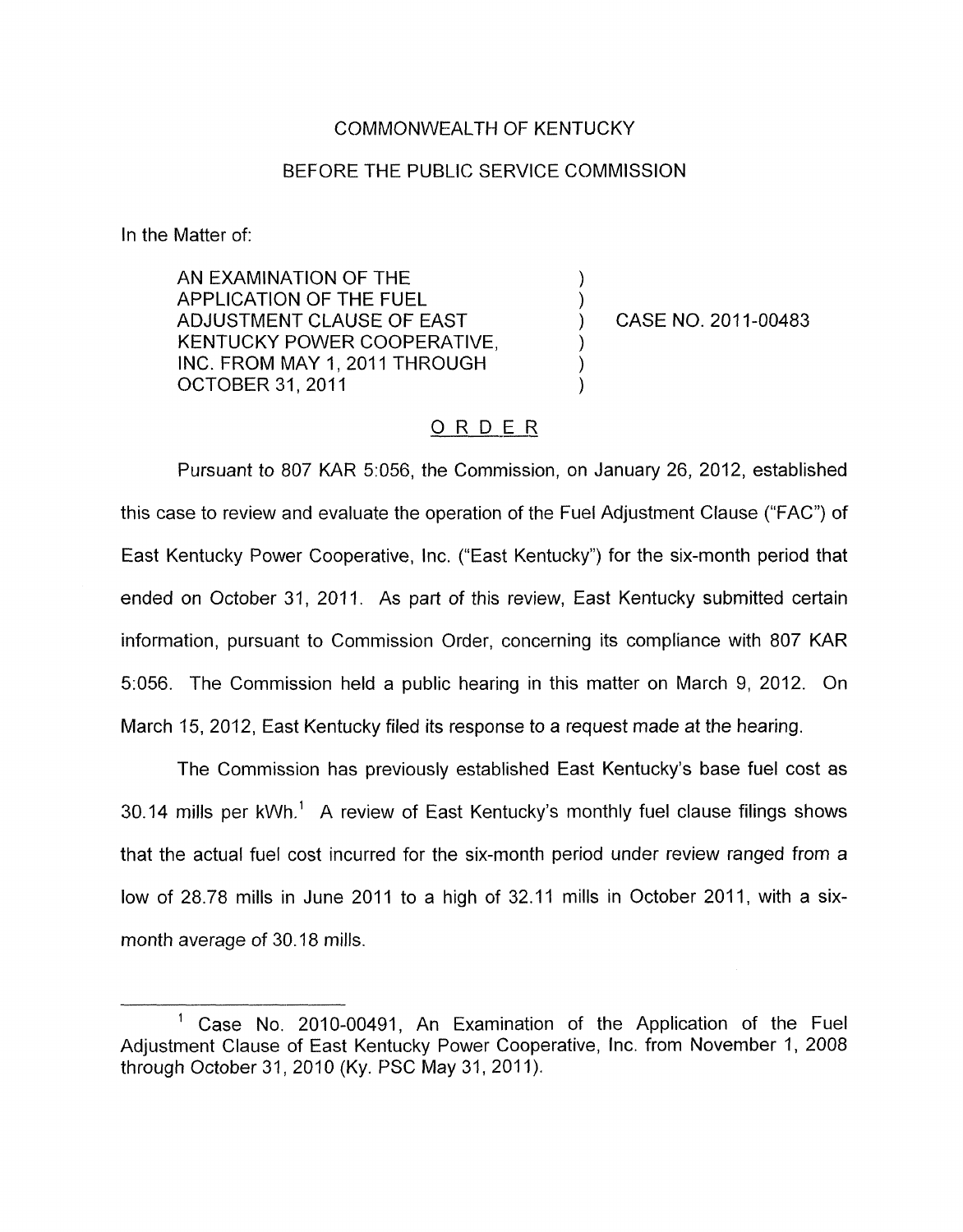The Commission, having considered the evidence of record and being otherwise sufficiently advised, finds no evidence of improper calculation or application of East Kentucky's FAC charges or improper fuel procurement practices.

IT IS THEREFORE ORDERED that the charges and credits billed by East Kentucky through its FAC for the period May 1, 2011 through October 31, 2011 are approved.

By the Commission



**ATT** Exetu ⁄e M}l¥ctor